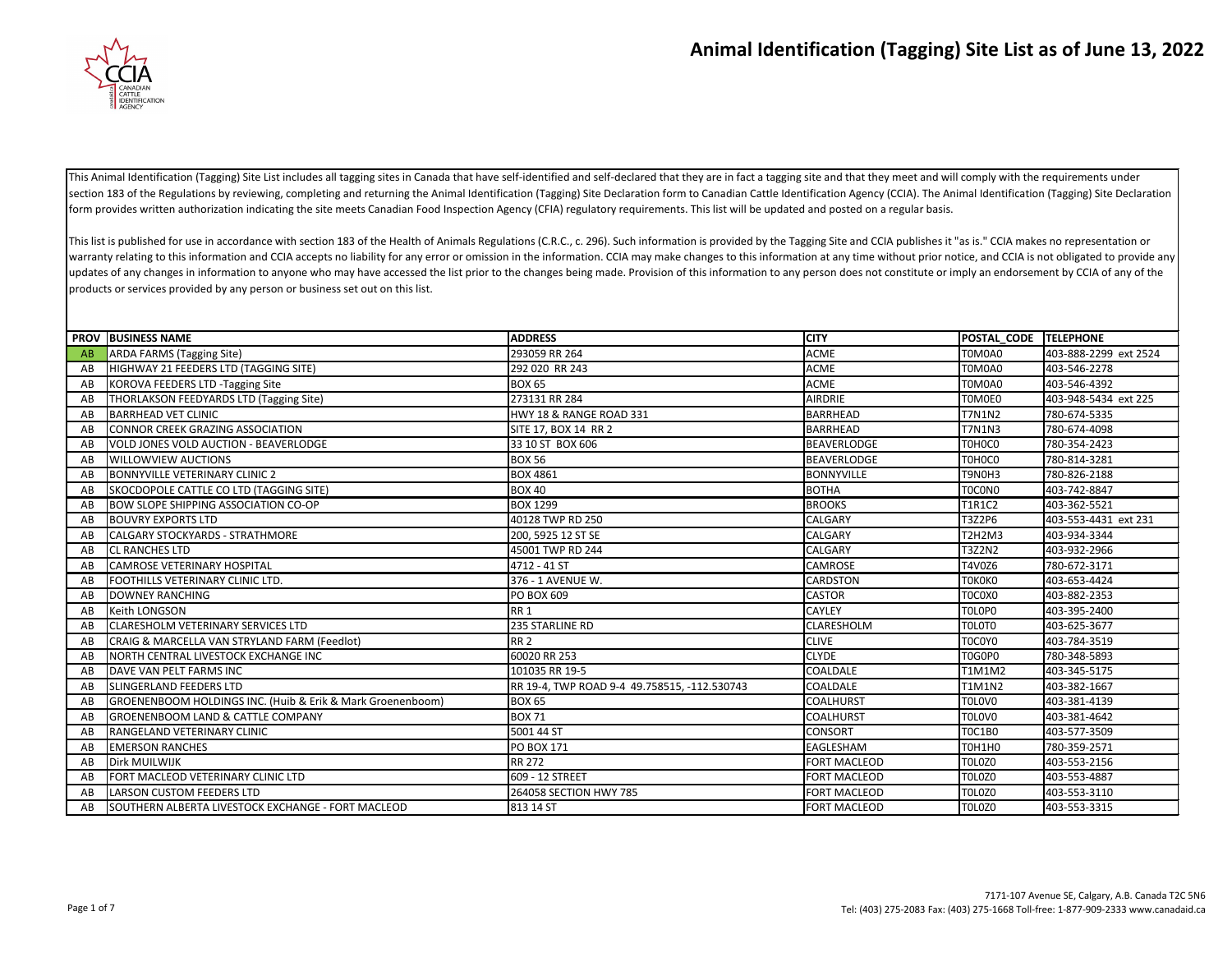

|    | <b>PROV BUSINESS NAME</b>                       | <b>ADDRESS</b>                               | <b>CITY</b>              | POSTAL CODE TELEPHONE |              |
|----|-------------------------------------------------|----------------------------------------------|--------------------------|-----------------------|--------------|
| AB | <b>HIGH PRAIRIE VETERINARY SERVICES</b>         | 4128 53 AVE                                  | <b>HIGH PRAIRIE</b>      | <b>T0G1E0</b>         | 780-523-3826 |
| AB | <b>INNISFAIL AUCTION MART</b>                   | 4504 42 ST                                   | <b>INNISFAIL</b>         | T4G1P6                | 403-227-3166 |
| AB | LONE SPRUCE                                     | RR 113 & TWP ROAD 532                        | <b>INNISFREE</b>         | <b>T0B2G0</b>         | 780-208-2333 |
| AB | <b>STRONKS FEEDLOT LTD</b>                      | 105071 RNG RD                                | <b>IRON SPRINGS</b>      | <b>T0K1G0</b>         | 403-738-4106 |
| AB | ANCHOR LAZY U CATTLE CO LTD                     | 42339 RR 135                                 | KILLAM                   | <b>T0B2L0</b>         | 780-385-1880 |
| AB | <b>ELK VALLEY RANCHES</b>                       | <b>RR 2</b>                                  | <b>KITSCOTY</b>          | <b>T0B2P0</b>         | 780-846-2980 |
| AB | MITCHELL FARMS LTD (Tagging Site)               | 500023A RANGE ROAD 32 53.279727, -110.343787 | <b>KITSCOTY</b>          | <b>T0B2P0</b>         | 780-846-2689 |
| AB | <b>BALOG AUCTION SERVICES INC.</b>              | 102 SCHNEIDER ST                             | <b>LETHBRIDGE</b>        | T1J3Z6                | 403-320-1980 |
| AB | PERLICH BROS AUCTION MARKET LTD.                | 90055 RR 210                                 | <b>LETHBRIDGE</b>        | <b>T1K4P4</b>         | 403-329-3101 |
| AB | <b>VUCUREVICH FARMS LTD</b>                     | 212045 TWP ROAD 92                           | <b>LETHBRIDGE COUNTY</b> | T1J5P6                | 403-894-1111 |
| AB | LAZY E ACRES LTD.                               | 310022 RANGE ROAD 252                        | LINDEN                   | T0M1J0                | 403-333-8567 |
| AB | Robin BOESE (TAGGING SITE)                      | 261015 TWP ROAD 304                          | <b>LINDEN</b>            | T0M1J0                | 403-546-0159 |
| AB | <b>VEE TEE FEEDERS LTD</b>                      | Box 12220                                    | <b>LLOYDMINSTER</b>      | T9V3C4                | 780-875-6231 |
| AB | <b>WEIR VETERINARY SERVICES</b>                 | 5603 - 44 STREET                             | LLOYDMINSTER             | <b>T9V0B2</b>         | 780-875-2281 |
| AB | <b>MARMOTH RANCH</b>                            | HWY 22 NORTH                                 | <b>LUNDBRECK</b>         | <b>TOK1HO</b>         | 403-627-7815 |
| AB | <b>CAIRNS FEEDYARD (Tagging Site)</b>           | BOX <sub>8</sub>                             | <b>MADDEN</b>            | <b>T0M1L0</b>         | 403-815-5867 |
| AB | MEDICINE HAT FEEDING COMPANY                    | 3381 GERSHAW DRIVE SW                        | <b>MEDICINE HAT</b>      | T1B3N2                | 403-526-3129 |
| AB | RATTLESNAKE FEEDERS                             | SW-18-12-7 W4 49.991425, -110.957344         | <b>MEDICINE HAT</b>      | T1A8M4                | 403-502-4994 |
| AB | Les ISAAC (Tagging Site)                        | 44519 RGE RD 205                             | <b>NEW NORWAY</b>        | <b>T0B3L0</b>         | 780-608-0159 |
| AB | Merridee Ann DYKSTRA                            | 50207 RANGE ROAD 220                         | <b>NEW SAREPTA</b>       | <b>T0B3M0</b>         | 780-941-2270 |
| AB | <b>GSI FARMS LTD</b>                            | 104059 RR 23-3                               | <b>NOBLEFORD</b>         | <b>TOL1SO</b>         | 403-824-3280 |
| AB | HRHS PIONEER VETERINARY SERVICES LTD. - OLDS    | 6110 IMPERIAL WAY                            | <b>OLDS</b>              | T4H1M5                | 403-556-6882 |
| AB | MOORE'S FEEDLOT LTD                             | RR <sub>2</sub>                              | <b>OLDS</b>              | <b>T4H1P3</b>         | 403-556-2725 |
| AB | <b>OLDS AUCTION MART LTD</b>                    | 4613 - 54 ST                                 | <b>OLDS</b>              | <b>T4H1E9</b>         | 403-556-3655 |
| AB | PEACE RIVER VETERINARY SERVICES                 | 7710 100 AVE                                 | PEACE RIVER              | T8S1M5                | 780-624-1606 |
| AB | ALBERTA PRIME BEEF CORP                         | PO BOX 419                                   | PICTURE BUTTE            | <b>T0K1V0</b>         | 403-732-5644 |
| AB | <b>GRANDVIEW CATTLE FEEDERS LTD - NORTH</b>     | HWY 519 & RR 22-4                            | <b>PICTURE BUTTE</b>     | <b>T0K1V0</b>         | 403-732-4222 |
| AB | <b>GRANDVIEW CATTLE FEEDERS LTD - RIVERSIDE</b> | <b>HWY 843</b>                               | PICTURE BUTTE            | <b>T0K1V0</b>         | 403-732-4222 |
| AB | <b>GRANDVIEW CATTLE FEEDERS LTD - SOUTH</b>     | RR 22-4                                      | PICTURE BUTTE            | <b>T0H1V0</b>         | 403-732-4222 |
| AB | JOE STROEVE FARMS LTD                           | <b>BOX 993</b>                               | PICTURE BUTTE            | <b>T0K1V0</b>         | 403-738-4353 |
| AB | Ken VAN RAAY (BARHILL LOT)                      | <b>PO BOX 127</b>                            | PICTURE BUTTE            | <b>T0K1V0</b>         | 403-757-2102 |
| AB | PICTURE BUTTE AUCTION LTD                       | PO BOX 640                                   | PICTURE BUTTE            | <b>T0K1V0</b>         | 403-732-4400 |
| AB | DIAMOND 8 CATTLE COMPANY                        | 8213 RR 294                                  | PINCHER CREEK            | T0K1W0                | 403-627-1525 |
| AB | <b>HOCHSTEIN FARMS (Tagging Site)</b>           | <b>BOX 489</b>                               | <b>PINCHER CREEK</b>     | T0K1W0                | 403-627-8806 |
| AB | JONUST FARMS LTD - Tagging Site                 | 234011 TWP ROAD 432                          | <b>PONOKA</b>            | T4J1R1                | 403-350-5265 |
| AB | VOLD JONES VOLD AUCTION - PONOKA                | 4410 HIGHWAY 2A                              | <b>PONOKA</b>            | T4J1J8                | 403-783-5561 |
| AB | PROVOST LIVESTOCK EXCHANGE LTD - TAG DEALER     | 5103 - 57 AVE                                | <b>PROVOST</b>           | <b>T0B3S0</b>         | 780-753-2369 |
| AB | <b>SWANSON'S RANCH LTD</b>                      | 403009 RANGE RD 23                           | <b>PROVOST</b>           | <b>T0B3S0</b>         | 780-753-4996 |
| AB | <b>KEELER FARMS LTD (Tagging site)</b>          | <b>BOX 569</b>                               | <b>RAYMOND</b>           | <b>T0K2S0</b>         | 403-752-3208 |
| AB | ALBERTA VETERINARY CENTER                       | 202 BURNT RIDGE RD                           | <b>RED DEER COUNTY</b>   | <b>T4S0K6</b>         | 403-347-1711 |
| AB | <b>BURNT LAKE AUCTION CATTLE</b>                | 131A 28042 HWY 11                            | <b>RED DEER COUNTY</b>   | <b>T4S2L4</b>         | 403-347-6100 |
| AB | HERDER RANCH (Tagging Site Section 183)         | 38367 HWY 20                                 | <b>RED DEER COUNTY</b>   | T4S1S8                | 403-887-5523 |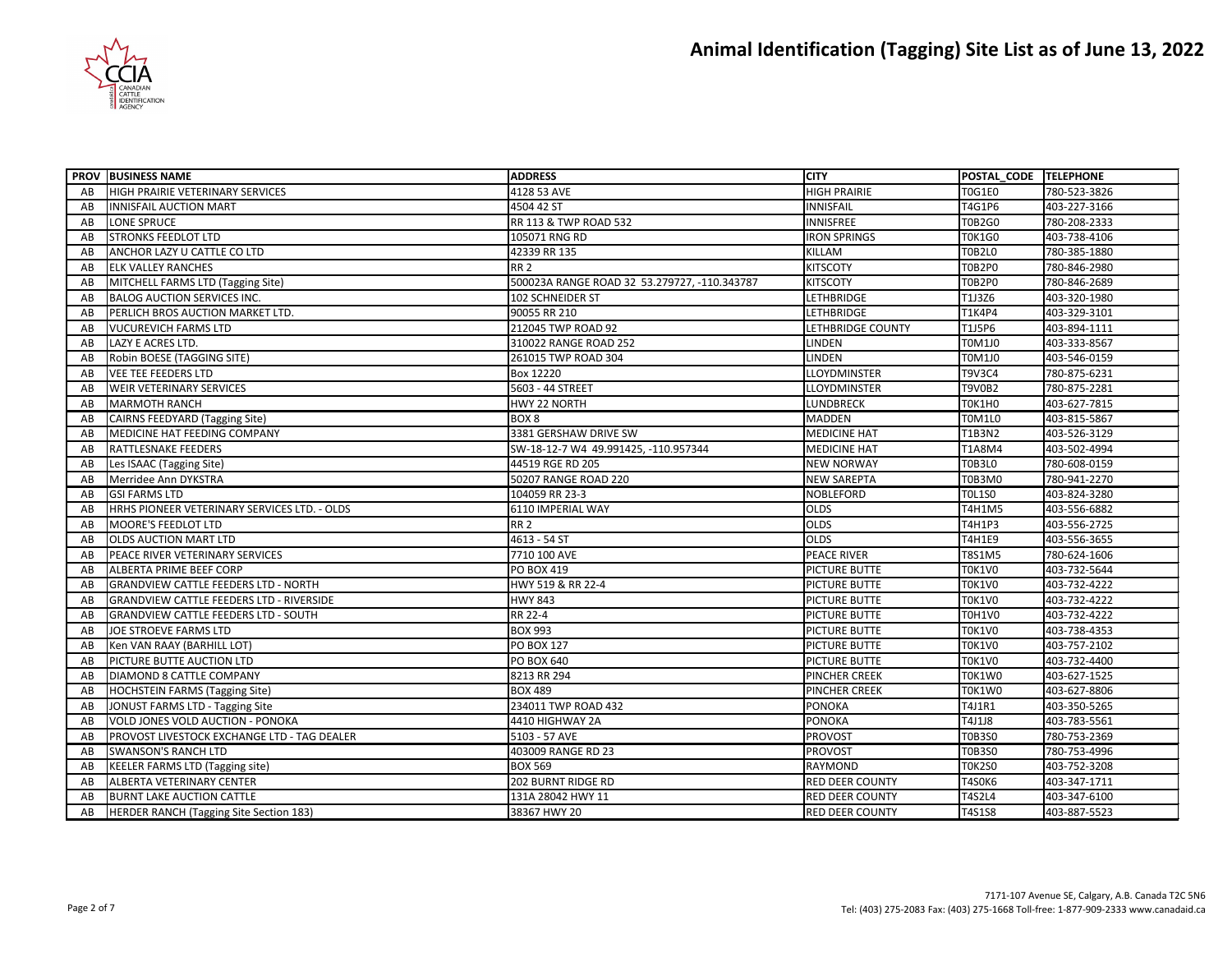

|           | <b>PROV BUSINESS NAME</b>                                     | <b>ADDRESS</b>                                  | <b>CITY</b>              | POSTAL_CODE TELEPHONE |              |
|-----------|---------------------------------------------------------------|-------------------------------------------------|--------------------------|-----------------------|--------------|
| AB        | RIMBEY VETERINARY CLINIC                                      | 4607 - 50 AVENUE                                | <b>RIMBEY</b>            | <b>TOC2JO</b>         | 403-843-2234 |
| AB        | <b>VOLD JONES VOLD AUCTION - RIMBEY</b>                       | 4831 - 47 STREET BOX 680                        | <b>RIMBEY</b>            | <b>TOC2JO</b>         | 403-843-2439 |
| AB        | ST. PAUL PROVINCIAL GRAZING RESERVE                           | <b>BOX 1729</b>                                 | <b>SAINT PAUL</b>        | <b>T0A3A0</b>         | 780-645-2701 |
| AB        | JACOBSON STOCK FARMS                                          | <b>BOX 28</b>                                   | <b>SCANDIA</b>           | <b>T0J2Z0</b>         | 403-362-3925 |
| AB        | VAN HALL CATTLE COMPANY LTD                                   | <b>BOX 73</b>                                   | <b>SCANDIA</b>           | T0J2Z0                | 403-362-3056 |
| AB        | <b>IRON CREEK VETERINARY HOSPITAL</b>                         | 8 SPRUCE DR BOX 174                             | <b>SEDGEWICK</b>         | <b>T0B4C0</b>         | 780-384-0003 |
| AB        | TRENCHUK CATTLE CO                                            | <b>BOX 890</b>                                  | <b>SMOKY LAKE</b>        | <b>T0A3C0</b>         | 780-656-1104 |
| AB        | <b>NBI FEEDYARDS</b>                                          | 561036 RANGE ROAD 185                           | <b>ST MICHAEL</b>        | <b>T0B4B0</b>         | 780-896-3990 |
| AB        | ST. PAUL VETERINARY CLINIC INC.                               | 4802 - 50 STREET                                | <b>ST. PAUL</b>          | <b>T0A3A4</b>         | 780-645-3921 |
| AB        | FOOTHILLS AUCTIONEERS INC.                                    | 4700 - 50 STREET                                | <b>STAVELY</b>           | <b>TOL1Z0</b>         | 403-549-2120 |
| AB        | STETTLER AUCTION MART 2016 LTD.                               | 4305 52 AVE                                     | <b>STETTLER</b>          | <b>TOL2L2</b>         | 403-742-2368 |
| AB        | <b>STRANGMUIR FARMS</b>                                       | <b>BOX 2325</b>                                 | <b>STRATHMORE</b>        | <b>T1P1K3</b>         | 403-934-4331 |
| AB        | <b>GRACE FEEDYARDS LTD</b>                                    | 44441 TWP ROAD 32-2                             | <b>SUNDRE</b>            | <b>T0M1X0</b>         | 403-638-4165 |
| AB        | RANNACH COMMUNITY PASTURE                                     | 304 068 - NE 29-30-24-W4 51.601641, -113.339596 | SWALWELL                 | <b>T0M1Y0</b>         | 780-657-2088 |
| AB        | SHIPWHEEL CATTLE FEEDERS LTD                                  | 162064 TWP ROAD 104                             | <b>TABER</b>             | T1G2C9                | 403-223-4333 |
| AB        | THORSBY STOCKYARDS INC.                                       | 4405 50 AVE BOX 379                             | <b>THORSBY</b>           | <b>TOC2PO</b>         | 780-789-3915 |
| AB        | BEAVER HILL AUCTION SERVICES LTD.                             | 5008 46 AVE                                     | <b>TOFIELD</b>           | T0B4J0                | 780-662-9384 |
| AB        | Harold & Glenda BAYES (Feedlot/Tagging Site)                  | <b>BOX 250</b>                                  | <b>TROCHU</b>            | T0M2C0                | 403-443-2208 |
| AB        | SHAYNE RANCH LTD - Tagging Site                               | 230071A HWY 585 51.819959, -113.140695          | <b>TROCHU</b>            | <b>T0M2C0</b>         | 403-442-2031 |
| AB        | SERFAS FARMS LTD-FEEDLOT                                      | RR 19-5 & HWY 25 49.978840, -112.580954         | <b>TURIN</b>             | T0K2H0                | 403-738-4510 |
| AB        | HIGHLAND FEEDERS LTD - FEEDLOT ACCOUNT                        | 544079A RR 143                                  | <b>VEGREVILLE</b>        | <b>T9C1R4</b>         | 780-768-2466 |
| AB        | <b>VEGREVILLE VETERINARY CLINIC</b>                           | 4120 BRUCE ROAD                                 | VEGREVILLE               | <b>T9C1C3</b>         | 780-632-2515 |
| AB        | FOUR HARTS CATTLE CO. LTD.                                    | <b>BOX 3274</b>                                 | <b>VERMILION</b>         | T9X2B2                | 780-853-2769 |
| AB        | NORTH CENTRAL LIVESTOCK EXCHANGE INC                          | PO BOX 3300                                     | <b>VERMILION</b>         | T9X2B2                | 780-853-5372 |
| AB        | <b>VERMILION VETERINARY CLINIC</b>                            | 4401 - 47 AVENUE                                | VERMILION                | <b>T9X1L5</b>         | 780-853-5904 |
| AB        | <b>DRYLAND CATTLE TRADING CORP.(Tag Dealer)</b>               | 130 WHEATBELT ROAD                              | VETERAN                  | <b>T0C2S0</b>         | 403-575-3772 |
| AB        | <b>VIKING AUCTION MARKET LTD</b>                              | 13317 TWP ROAD 470                              | <b>VIKING</b>            | <b>T0B4N0</b>         | 780-336-2209 |
| AB        | VOLD JONES VOLD AUCTION - WESTLOCK (TAG ACCOUNT)              | 9004 110A ST                                    | <b>WESTLOCK</b>          | <b>T7P2N4</b>         | 780-349-3153 |
| AB        | CATTLELAND FEEDYARDS LTD                                      | AB 564 & RANGE ROAD 252 51.155547, -113.406783  | <b>WHEATLAND COUNTRY</b> | <b>T0J1Y0</b>         | 403-934-4030 |
| AB        | TITAN LAND AND CATTLE LTD (TAGGING SITE)                      | 53225 RANGE ROAD 144                            | YELLOWHEAD COUNTY        | <b>T0E1S0</b>         | 780-723-6244 |
| <b>BC</b> | <b>ABBY STOCKYARDS LTD</b>                                    | 34559 MCCLARY AVE                               | ABBOTSFORD               | <b>V2S7N3</b>         | 604-316-2757 |
| ВC        | MCCLARY STOCKYARDS LTD.                                       | 34559 MCLARY AVENUE                             | <b>ABBOTSFORD</b>        | <b>V2S7N3</b>         | 604-864-2381 |
| BC        | <b>CIRCLE H RANCH</b>                                         | 2216 SCOTT RD.                                  | AGASSIZ                  | <b>V0M1A2</b>         | 604-796-9494 |
| <b>BC</b> | <b>WESTERN LIVESTOCK MARKETING SOLUTIONS INC. - ARMSTRONG</b> | <b>BOX 689</b>                                  | <b>ARMSTRONG</b>         | <b>V0E1B0</b>         | 250-573-5605 |
| BC        | CHETWYND VETERINARY HOSPITAL                                  | 3918 WEILAND ROAD                               | <b>CHETWYND</b>          | <b>VOC1JO</b>         | 250-788-9374 |
| BC        | <b>DAVIDSON LIVESTOCK CO</b>                                  | 1002 WILSON RD                                  | <b>CRESTON</b>           | <b>V0B1G8</b>         | 250-402-8664 |
| BC        | DAWSON CREEK VETERINARY CLINIC                                | 238 - 116 AVENUE                                | <b>DAWSON CREEK</b>      | V1G3C8                | 250-782-1080 |
| <b>BC</b> | VOLD JONES VOLD AUCTION - DAWSON CREEK                        | 301 116 AVE                                     | <b>DAWSON CREEK</b>      | V1G3C9                | 250-782-3766 |
| BC        | NORTH PEACE VETERINARY CLINIC                                 | 12864 ROSE PRAIRIE RD                           | <b>FORT ST JOHN</b>      | V1J4M6                | 250-785-4578 |
| BC        | MEADOW VALLEY MEATS - FEEDLOT                                 | 179 MONKS RD                                    | <b>GRINDROD</b>          | <b>V0E1Y0</b>         | 250-838-6399 |
| <b>BC</b> | BC LIVESTOCK PRODUCERS CO-OP ASSOCIATION - KAMLOOPS           | 1, 10145 DALLAS DRIVE                           | <b>KAMLOOPS</b>          | <b>V2C6T4</b>         | 250-573-3939 |
| <b>BC</b> | FRASER VALLEY AUCTION LTD.                                    | 21801 - 56 AVENUE                               | LANGLEY                  | V2Y2M9                | 604-534-3241 |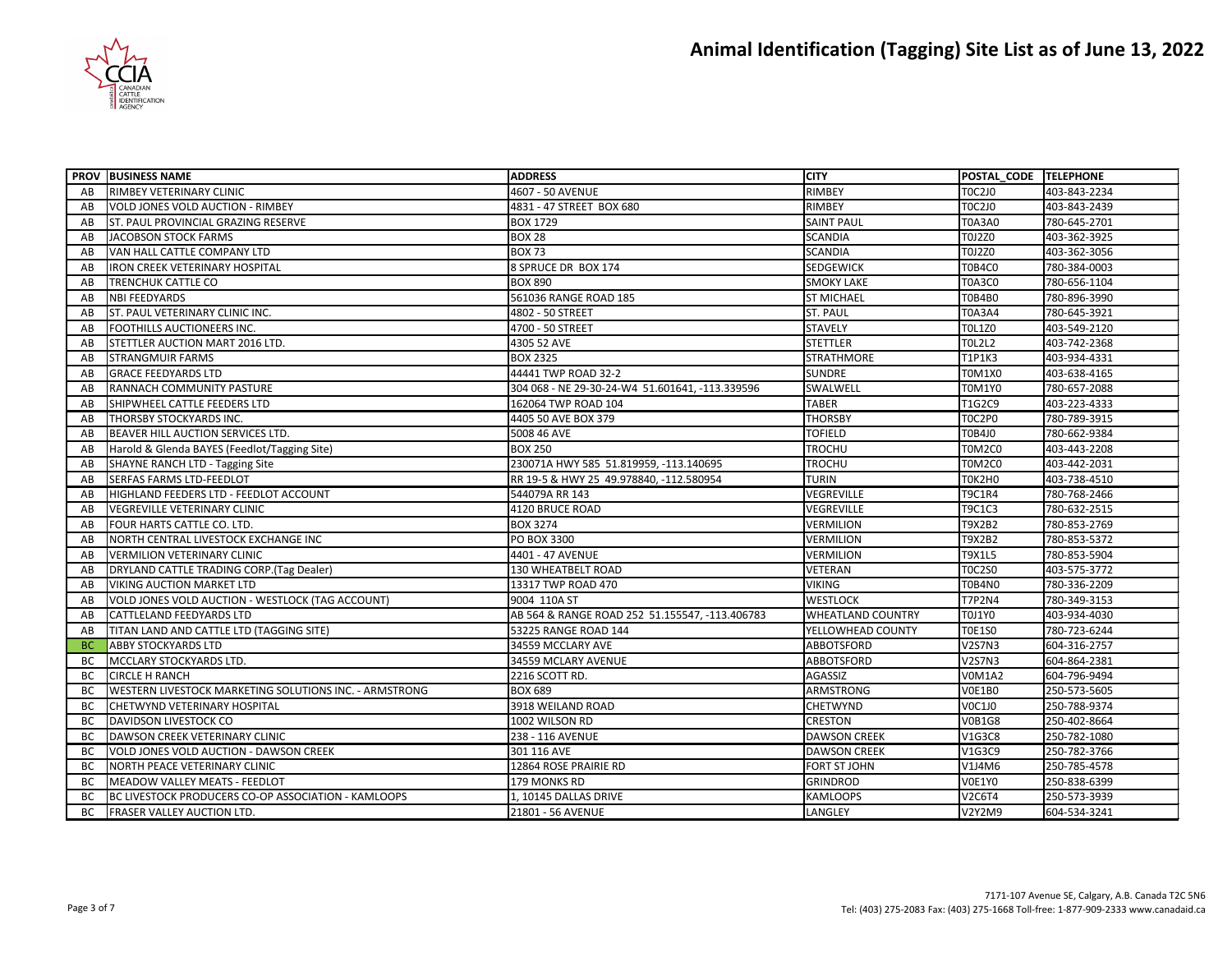

|           | <b>PROV BUSINESS NAME</b>                                | <b>ADDRESS</b>                       | <b>CITY</b>           | POSTAL CODE TELEPHONE |              |
|-----------|----------------------------------------------------------|--------------------------------------|-----------------------|-----------------------|--------------|
| BC        | WESTERN LIVESTOCK MARKETING SOLUTIONS INC. - MONTE CREEK | 1321 HOOK RD                         | <b>MONTE CREEK</b>    | V0E2M0                | 250-573-5605 |
| BC        | BC LIVESTOCK PRODUCERS CO-OP ASSOCIATION - OK FALLS      | 5328 HAWTHORNE CRESCENT              | <b>OKANAGAN FALLS</b> | VOH1R4                | 250-497-5416 |
| BC        | BC LIVESTOCK PRODUCERS CO-OP ASSOCIATION - VANDERHOOF    | 1526 BERRY ROAD                      | VANDERHOOF            | <b>V0J3A0</b>         | 250-567-4333 |
| BC        | BC LIVESTOCK PRODUCERS CO-OP ASSOCIATION - WILLIAMS LAKE | <b>4665 CATTLE DRIVE</b>             | <b>WILLIAMS LAKE</b>  | <b>V2G5E8</b>         | 250-398-7174 |
| BC        | WILLIAMS LAKE VETERINARY HOSPITAL                        | 306 BROADWAY AVE N                   | <b>WILLIAMS LAKE</b>  | V2G2Y7                | 250-398-8253 |
| <b>MB</b> | INTERLAKE CATTLEMENS CO-OP ASSOC. LTD.                   | <b>PO BOX 599</b>                    | <b>ASHERN</b>         | ROCOEO                | 204-768-2454 |
| MВ        | <b>VALLEY BISON GROWERS</b>                              | <b>BOX 207</b>                       | <b>BINSCARTH</b>      | <b>ROJ3PO</b>         | 204-532-2350 |
| <b>MB</b> | HEARTLAND LIVESTOCK SERVICES - BRANDON                   | 329 - 12 STREET N.                   | <b>BRANDON</b>        | <b>R7A7K4</b>         | 204-727-1431 |
| MB        | P. QUINTAINE & SON LTD (Tagging Site)                    | 437 ASSINIBONE AVE                   | <b>BRANDON</b>        | <b>R7A2N6</b>         | 204-729-8565 |
| <b>MB</b> | <b>GLADSTONE AUCTION MART</b>                            | 83009 HWY 16                         | <b>GLADSTONE</b>      | ROJOTO                | 204-385-2537 |
| MB        | <b>GLADSTONE VETERINARY CLINIC</b>                       | 208 MORRIS AVENUE S                  | <b>GLADSTONE</b>      | ROJOTO                | 204-385-2892 |
| <b>MB</b> | MORDEN VETERINARY CLINIC - GLENBORO                      | HWY <sub>5</sub>                     | <b>GLENBORO</b>       | ROKOXO                | 204-827-2546 |
| MB        | <b>GRUNTHAL LIVESTOCK AUCTION MART - GLAM</b>            | 28121 PROVINCIAL RD 205              | <b>GRUNTHAL</b>       | R0A0R0                | 204-434-6519 |
| MB        | <b>CATTLEX LTD (Tagging Site)</b>                        | <b>BOX 340</b>                       | <b>HAMIOTA</b>        | ROMOTO                | 204-764-2471 |
| <b>MB</b> | TITAN LIVESTOCK INC - HAMIOTA                            | <b>PO BOX 340</b>                    | <b>HAMIOTA</b>        | ROMOSO                | 204-764-2471 |
| MB        | KILLARNEY AUCTION MART LTD                               | PO BOX 1435                          | KILLARNEY             | ROK1GO                | 204-523-8477 |
| MB        | KILLARNEY VETERINARY CLINIC                              | HWY 18 & NEELIN JUNCTION             | KILLARNEY             | <b>ROK1GO</b>         | 204-523-7225 |
| MB        | <b>TAYLOR AUCTIONS</b>                                   | APPROX 1 MILE NE of MELITA ON HWY 83 | <b>MELITA</b>         | <b>ROM1LO</b>         | 204-522-3996 |
| <b>MB</b> | MORDEN VETERINARY CLINIC                                 | 333 MOUNTAIN STREET SOUTH            | <b>MORDEN</b>         | R6M1J5                | 204-822-4333 |
| MB        | NOTRE DAME VETERINARY CLINIC                             | 185 PROVINCIAL RD 244 S              | NOTRE DAME DE LOURDES | <b>R0G1M0</b>         | 204-248-2310 |
| MB        | PEMBINA VALLEY VETERINARY CLINIC                         | 334 MOUND AVE W                      | PILOT MOUND           | <b>ROG1PO</b>         | 204-825-2759 |
| MВ        | PIPESTONE LIVESTOCK SALES LTD                            | <b>BOX 129</b>                       | <b>PIPESTONE</b>      | ROM1TO                | 204-854-2262 |
| MB        | SUNRISE CATTLE COMPANY                                   | HWY 12 49.486139, -96.694699         | RANDOLPH              | <b>ROA1LO</b>         | 204-326-1458 |
| MB        | W D LIVESTOCK                                            | HWY 83 NORTH                         | <b>ROBLIN</b>         | <b>ROL1PO</b>         | 204-937-2106 |
| MB        | WINNIPEG LIVESTOCK SALES LTD                             | HWY 6 & 236                          | <b>ROSSER</b>         | R3C3E6                | 204-694-8328 |
| <b>MB</b> | RUSSELL AND DISTRICT VETERINARY CLINIC                   | 418 ASSINIBOINE ST W                 | <b>RUSSELL</b>        | <b>R0J1W0</b>         | 204-773-3777 |
| MB        | ST. CLAUDE VETERINARY CLINIC                             | 127 PTH 2 EAST                       | <b>ST. CLAUDE</b>     | R0G1Z0                | 204-379-2374 |
| MB        | STE. ROSE AUCTION MART                                   | BOX 612                              | STE. ROSE DU LAC      | <b>ROL1SO</b>         | 204-447-2266 |
| <b>MB</b> | HEARTLAND LIVESTOCK SERVICES - VIRDEN                    | 1 MILE SOUTH HWY 83                  | <b>VIRDEN</b>         | ROM2CO                | 204-748-2809 |
| <b>NB</b> | R. A. FARM                                               | 550 COOKVILLE ROAD                   | <b>COOKVILLE</b>      | <b>E4L2A7</b>         | 506-536-2564 |
| <b>NB</b> | Michael PICKARD (TAGGING SITE)                           | <b>160 TARRTOWN RD</b>               | <b>MONQUART</b>       | E7J2L9                | 506-278-3082 |
| <b>NB</b> | CARVELLS LIVESTOCK AUCTION BARN                          | 111 WILMOT RD                        | <b>WILMOT</b>         | E7P2V4                | 506-391-6188 |
| -NL       | ROBINSONS PASTURE ASSOCIATIONS LTD                       | <b>BOX 83</b>                        | <b>ROBINSONS</b>      | A0N1V0                | 709-645-2798 |
| <b>NS</b> | VALLEY SELECT LIVESTOCK / VANOOSTRUM FARMS               | 4931 HWY 221 RR 2                    | <b>BERWICK</b>        | BOP1E0                | 902-538-7716 |
| <b>NS</b> | MIRA PASTURE CO-OP LTD                                   | 835 MACKEIGAN ROAD                   | <b>BIG RIDGE</b>      | <b>B1K3Y8</b>         | 902-578-6416 |
| <b>NS</b> | ANNAPOLIS COUNTY FEDERATION CATTLE SALES                 | 570 MAIN STREET                      | LAWRENCE              | B0X1M0                | 902-825-3459 |
| <b>NS</b> | ATLANTIC STOCKYARDS LTD                                  | <b>48 GREENFIELD RD</b>              | <b>MURRAY SIDING</b>  | B6L3M4                | 506-364-9464 |
| <b>NS</b> | SCOTIAN CATTLE COMPANY INC (Tagging Site)                | 13719 HWY 215                        | <b>RINES CREEK</b>    | BON2HO                | 902-293-5520 |
| <b>NS</b> | <b>MEYER LIVESTOCK</b>                                   | 245 RIVER RD                         | SPRINGVILLE           | BOK1BO                | 902-923-2408 |
| <b>NS</b> | <b>Leonard LEVY</b>                                      | 1509 SUNKEN LAKE RD                  | <b>WOLFVILLE</b>      | <b>B4P2R2</b>         | 902-542-2889 |
| ON        | AYLMER STOCKYARDS INC. (Auction)                         | 8933 WALKER RD RR1                   | AYLMER                | <b>N5H2R1</b>         | 519-765-2672 |
| ON        | DOUG JARRELL SALES ARENA (Auction & Tagging Site)        | 1146 CASEY RD                        | <b>BELLEVILLE</b>     | K8N4Z6                | 613-969-1033 |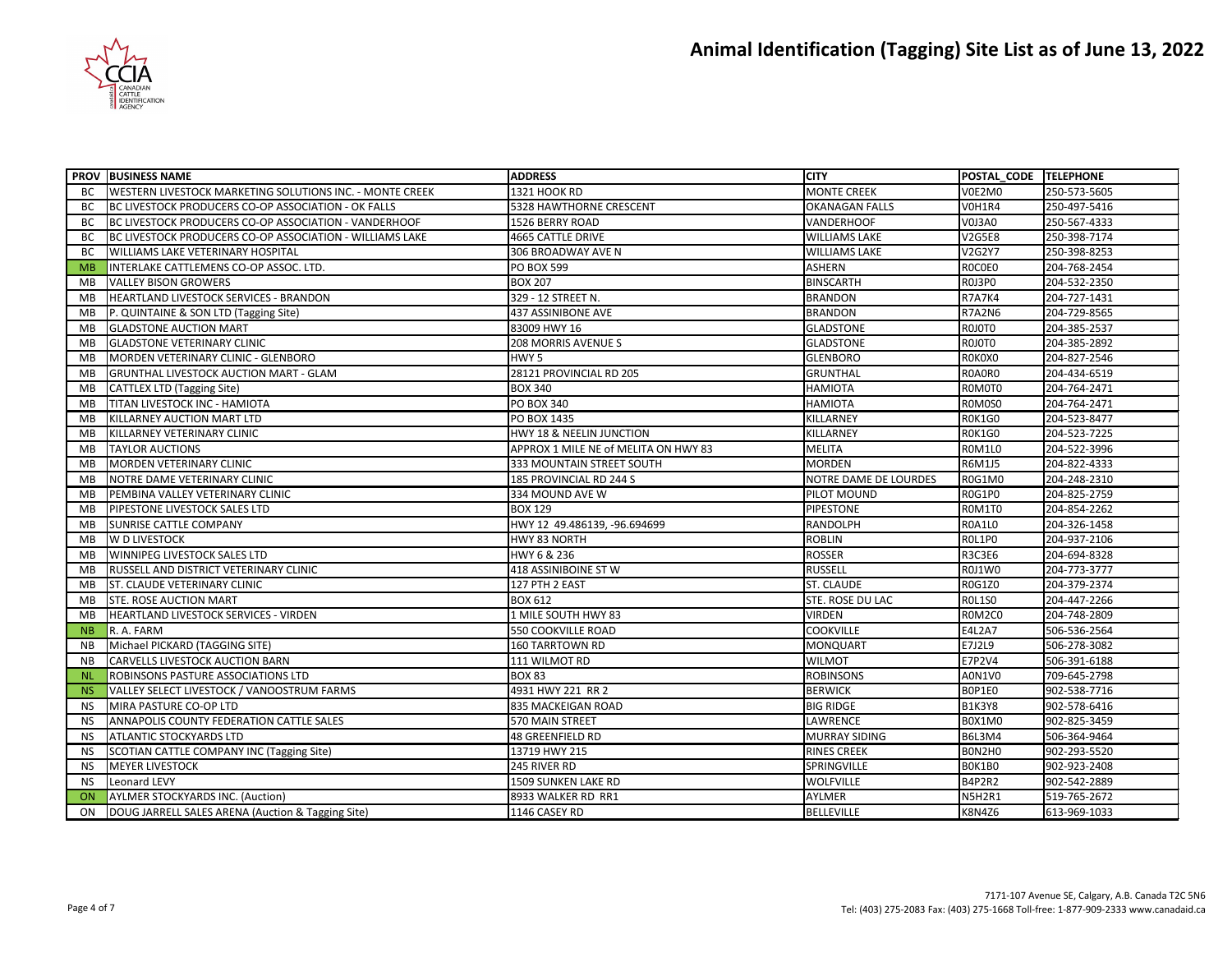

|           | <b>PROV BUSINESS NAME</b>                              | <b>ADDRESS</b>                            | <b>CITY</b>           | POSTAL_CODE TELEPHONE |              |
|-----------|--------------------------------------------------------|-------------------------------------------|-----------------------|-----------------------|--------------|
| <b>ON</b> | <b>CARGILL AUCTION MARKET</b>                          | FIRE ROAD 40 CARGILL ROAD LOT 14, CONC. B | <b>BRANT TOWNSHIP</b> | <b>NOG1JO</b>         | 519-366-2214 |
| <b>ON</b> | <b>BRUSSELS LIVESTOCK</b>                              | 42857 NEWRY RD BOX 59                     | <b>BRUSSELS</b>       | NOG1H0                | 519-887-6461 |
| <b>ON</b> | <b>D H HICKSON LTD</b>                                 | 2508 COUNTY ROAD 8 RR 5                   | CAMPBELLFORD          | KOL1LO                | 705-653-3660 |
| ON        | RENFREW-PONTIAC LIVESTOCK                              | 18156 HWY 17                              | <b>COBDEN</b>         | KOJ1KO                | 613-646-7335 |
| ON        | <b>ONTARIO STOCKYARDS INC.</b>                         | 3807 HWY 89                               | <b>COOKSTOWN</b>      | <b>LOL1LO</b>         | 705-458-4000 |
| ON        | DENFIELD LIVESTOCK EXCHANGE INC.                       | 12952 SIXTEEN MILE ROAD RR 2              | <b>DENFIELD</b>       | NOM1PO                | 519-666-1140 |
| ON        | HILLVIEW FARMS O/A GRASSROOTS BEEF                     | 263836 SOUTHGATE ROAD 26                  | <b>DURHAM</b>         | N0G1R0                | 519-369-6966 |
| <b>ON</b> | H.D. MCFARLANE TRANSPORT INC                           | 8030 HWY 60 RR 3                          | <b>EGANVILLE</b>      | KOJ1TO                | 613-628-2501 |
| ON        | OTTAWA LIVESTOCK EXCHANGE LTD                          | 1643 SALE BARN RD PO BOX 340              | <b>GREELY</b>         | K4P1N6                | 613-821-2634 |
| <b>ON</b> | HAGERSVILLE AUCTION CENTRE                             | 97 - 1st LINE                             | <b>HAGERSVILLE</b>    | N0A1H0                | 905-768-5601 |
| <b>ON</b> | <b>MAPLE HILL AUCTIONS LTD</b>                         | 1100 BRUCE ROAD                           | <b>HANOVER</b>        | <b>N4N3T2</b>         | 519-506-1400 |
| <b>ON</b> | P.D. DALE ENTERPRISES LTD.                             | 013775 BRUCE ROAD 10                      | <b>HANOVER</b>        | <b>N4N3E9</b>         | 519-364-6205 |
| ON        | DOUBLE T ACRES LTD.                                    | 14322 SCOTT LINE RR 1                     | <b>HIGHGATE</b>       | NOP1TO                | 519-678-3414 |
| <b>ON</b> | THUNDER BAY COMMUNITY PASTURE                          | 81 HWY 595                                | <b>KAKABEKA FALLS</b> | P0T1W0                | 807-473-8338 |
| ON        | CARGILL AUCTION MARKET INC STOCKER BARN                | FIRE ROAD 1000 5 CONC.                    | KINCARDINE TOWNSHIP   | <b>N2Z2X4</b>         | 519-396-8104 |
| <b>ON</b> | DAVID CARSON FARMS AUCTION SERVICES - EXPORTER ACCOUNT | 5531 PERTH LINE 86 RR 3                   | <b>LISTOWEL</b>       | N4W3G8                | 519-291-2049 |
| ON        | LISTOWEL LIVESTOCK LTD.                                | 5883 LINE 87 RR 3                         | <b>LISTOWEL</b>       | N4W3G8                | 519-291-2200 |
| ON        | MANITOULIN LIVESTOCK EXCHANGE (Tagging Site)           | 16762 HWY 6                               | <b>MANITOULIN</b>     | POP1NO                | 705-589-1944 |
| ON        | TEMISKAMING LIVESTOCK EXCHANGE LTD                     | 883006 HWY 65                             | <b>NEW LISKEARD</b>   | POJ1PO                | 705-544-3508 |
| <b>ON</b> | <b>GALTEN FARMS LTD</b>                                | <b>18010 BATHURST STREET</b>              | NEWMARKET             | L3Y4V9                | 416-540-7060 |
| ON        | LLOYD HUTTON TRANSPORT LTD.                            | 235 CANROBERT STREET                      | PAISLEY               | NOG2NO                | 519-353-5601 |
| <b>ON</b> | James B MARTIN                                         | 246352 SOUTHGATE RD 24                    | PROTON STATION        | NOC1LO                | 519-505-3786 |
| ON        | RAINY RIVER CATTLEMEN'S ASSOCIATION                    | 97 SALES BARN ROAD                        | <b>STRATTON</b>       | <b>POW1NO</b>         | 807-482-2863 |
| ON        | KEADY LIVESTOCK MARKET LTD.                            | 117012 GREY ROAD 3 RR 4                   | <b>TARA</b>           | NOH2NO                | 519-934-2339 |
| ON        | THAMES SALES YARD LIMITED                              | 23318 INDUSTRIAL ROAD                     | THAMESVILLE           | NOP2KO                | 519-692-3804 |
| ON        | VANKLEEK HILL LIVESTOCK EXCHANGE LTD                   | 1239 RIDGE RD BOX 134                     | <b>VANKLEEK HILL</b>  | K0B1R0                | 613-678-3008 |
| ON        | VERNLA LIVESTOCK INC. (TAGGING SITE ACCOUNT)           | 3434 HERGOTT RD RR 3                      | WALLENSTEIN           | <b>NOB2SO</b>         | 519-699-5921 |
| ON        | ONTARIO LIVESTOCK EXCHANGE INC                         | 856 WEBER ST N                            | <b>WATERLOO</b>       | <b>N2J4A9</b>         | 519-884-2082 |
| ON        | W THUR AND SONS LTD                                    | 1431 LOBSINGER LINE RR 1                  | <b>WATERLOO</b>       | <b>N2J4G8</b>         | 519-669-1500 |
| ON        | KAWARTHA LAKES COMMUNITY SALE BARN (Auction)           | 580 WOODVILLE RD                          | <b>WOODVILLE</b>      | K0M2T0                | 705-439-4444 |
| <b>SK</b> | CHOPPER K AUCTION SERVICES CORP.                       | HWY 9                                     | <b>ALAMEDA</b>        | SOCOAO                | 306-489-2221 |
| <b>SK</b> | ANIMAL HOSPITAL OF ASSINIBOIA                          | <b>424 RAILWAY AVE</b>                    | <b>ASSINIBOIA</b>     | SOHOBO                | 306-642-4204 |
| <b>SK</b> | ASSINIBOIA LIVESTOCK AUCTION                           | 200 NORTH RAILWAY AVENUE WEST             | <b>ASSINIBOIA</b>     | SOHOBO                | 306-642-5358 |
| <b>SK</b> | ASSINIBOIA VETERINARY CLINIC                           | 600 - 1 AVENUE EAST                       | <b>ASSINIBOIA</b>     | SOHOBO                | 306-642-4447 |
| <b>SK</b> | CRS GRAZING INC                                        | <b>BOX 190</b>                            | <b>BJORKDALE</b>      | SOEOEO                | 306-873-8651 |
| SK        | BORDER VET ANIMAL HEALTH SERVICES                      | 402 GRID ROAD SOUTH                       | <b>CARNDUFF</b>       | <b>SOCOSO</b>         | 306-482-3678 |
| <b>SK</b> | Wayne MEGLI                                            | PO BOX 607                                | <b>CARROT RIVER</b>   | SOEOLO                | 306-768-2991 |
| SK        | LIVING SKY BEEF                                        | <b>BOX 263</b>                            | <b>CEYLON</b>         | SOCOTO                | 306-969-2666 |
| SK        | CANDIAC AUCTION MARKET LTD                             | <b>BOX 22</b>                             | <b>CORNING</b>        | SOGOTO                | 306-736-8815 |
| <b>SK</b> | MCCRANEY COMMUNITY PASTURE                             | <b>BOX 151</b>                            | <b>DAVIDSON</b>       | S0G1A0                | 306-567-4625 |
| SΚ        | HOOVES & PAWS VETERINARY CLINIC                        | 116 MAIN ST                               | <b>ELROSE</b>         | SOLOZO                | 306-378-2252 |
| <b>SK</b> | PRAIRIE ANIMAL HEALTH CENTRE - ESTEVAN                 | 108 BREEZE STREET                         | <b>ESTEVAN</b>        | <b>S4A2H7</b>         | 306-634-7123 |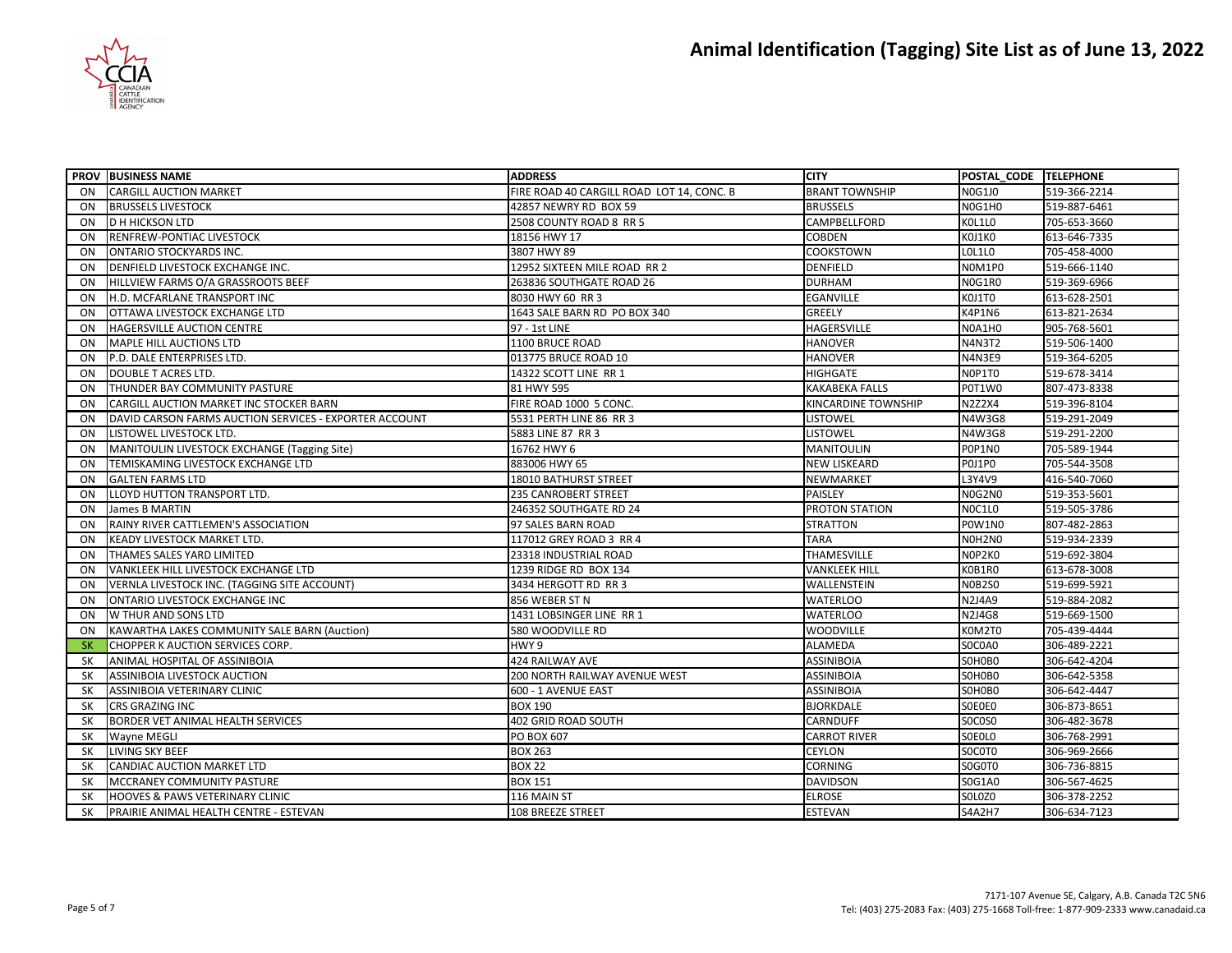

|           | <b>PROV BUSINESS NAME</b>                     | <b>ADDRESS</b>                             | <b>CITY</b>             | POSTAL CODE TELEPHONE |              |
|-----------|-----------------------------------------------|--------------------------------------------|-------------------------|-----------------------|--------------|
| <b>SK</b> | <b>MILLER LIVESTOCK</b>                       | <b>PO BOX 27</b>                           | <b>GRANDORA</b>         | SOK1VO                | 306-382-3277 |
| <b>SK</b> | RED COAT CATTLE FEEDERS - PRODUCER ACCOUNT    | <b>Box 86</b>                              | HAZENMORE               | SON1CO                | 306-264-3844 |
| <b>SK</b> | <b>KELVINGTON STOCKYARDS LTD</b>              | 433 DAVIDSON AVE BOX 640                   | <b>KELVINGTON</b>       | S0A1W0                | 306-327-4642 |
| <b>SK</b> | KINDERSLEY VETERINARY CLINIC                  | 1020 9 AVE W BOX 2289                      | KINDERSLEY              | <b>SOK1SO</b>         | 306-463-2651 |
| <b>SK</b> | NORTHERN LIVESTOCK SALES - LLOYDMINSTER       | <b>PO BOX 930</b>                          | <b>LLOYDMINSTER</b>     | S9V1C4                | 306-825-8831 |
| SΚ        | MANKOTA STOCKMEN'S WEIGH CO. LTD.             | 178 RAILWAY AVENUE HWY 18 EAST             | <b>MANKOTA</b>          | SOH2W0                | 306-478-2229 |
| <b>SK</b> | COWTOWN LIVESTOCK EXCHANGE INC.               | 1 MILE EAST ROAD 724                       | <b>MAPLE CREEK</b>      | <b>SON1NO</b>         | 306-662-2648 |
| <b>SK</b> | <b>CREEKSIDE VETERINARY SERVICE</b>           | 515 2 AVE N                                | <b>MAPLE CREEK</b>      | <b>SON1NO</b>         | 306-662-4969 |
| SK        | M.L. LIVESTOCK SALES LTD.                     | 633 1 AVE EAST                             | <b>MEADOW LAKE</b>      | SOM2M0                | 306-236-3411 |
| <b>SK</b> | GATEWAY VETERINARY SERVICES PROF CORP         | 710 HAMILTON AVENUE                        | <b>MELFORT</b>          | S0E1A0                | 306-752-7387 |
| <b>SK</b> | JOHNSTONE AUCTION MART LTD.                   | HWY 1 WEST                                 | MOOSE JAW               | SOHONO                | 306-693-4715 |
| <b>SK</b> | M & T FEEDLOT LTD                             | 2750 RIVER STREET WEST                     | <b>MOOSE JAW</b>        | SOHONO                | 306-694-5314 |
| <b>SK</b> | MOOSE JAW ANIMAL CLINIC                       | <b>1885 CARIBOU STREET WEST</b>            | MOOSE JAW               | S6H4P5                | 306-692-3622 |
| SΚ        | PEAK VETERINARY HEALTH P.C INC                | 2 BROCK DR                                 | MOOSE JAW               | <b>S6H4P8</b>         | 306-692-4800 |
| <b>SK</b> | VALLEY FLATS VETERINARY SERVICES P.C. LTD.    | 98 COOK RD PO BOX 1380                     | <b>MOOSOMIN</b>         | <b>SOG3NO</b>         | 306-435-3979 |
| <b>SK</b> | <b>CAMPBELL LIVESTOCK INC</b>                 | 10041 MARQUIS RD BOX 1115                  | <b>NORTH BATTLEFORD</b> | S9A3K2                | 306-446-3177 |
| <b>SK</b> | RITCHIE BROS AUCTIONEERS (CANADA) LTD         | HWY 16 52.723414, -108.190324              | <b>NORTH BATTLEFORD</b> | SOMOE0                | 306-445-5000 |
| <b>SK</b> | DEEP SOUTH ANIMAL CLINIC                      | 110 RAILWAY AVENUE                         | <b>OGEMA</b>            | SOC1Y0                | 306-459-2422 |
| <b>SK</b> | NBI FEEDYARDS (Pipestone) INC - feedlot       | 22 RAILWAY AVE                             | <b>PEEBLES</b>          | S0G3V0                | 306-451-7451 |
| <b>SK</b> | NORTHERN LIVESTOCK SALES - PRINCE ALBERT      | SOUTH ELEVATOR ROAD 53.158267, -105.743461 | <b>PRINCE ALBERT</b>    | <b>S6V5R5</b>         | 306-763-8463 |
| <b>SK</b> | PARK RANGE VETERINARY SERVICES                | 380A SOUTH INDUSTRIAL DRIVE                | PRINCE ALBERT           | <b>S6V7L8</b>         | 306-764-6998 |
| <b>SK</b> | QUILL CREEK BISON TAGGING SITE ACCOUNT        | <b>BOX 400</b>                             | <b>QUILL LAKE</b>       | SOA3E0                | 306-383-2520 |
| <b>SK</b> | CANADIAN WESTERN AGRIBITION                   | 1700 ELPHINSTONE                           | <b>REGINA</b>           | S4P3J8                | 306-924-9589 |
| <b>SK</b> | Derek PALMER - TAGGING SITE                   | <b>BOX 595</b>                             | <b>ROCANVILLE</b>       | <b>SOA3LO</b>         | 306-435-9594 |
| <b>SK</b> | BORDERLAND VETERINARY CLINIC                  | 427 RAILWAY AVE HWY 18                     | <b>ROCKGLEN</b>         | SOH3RO                | 306-476-2222 |
| <b>SK</b> | <b>EAGLE CREEK VETERINARY SERVICES</b>        | PO BOX 1238                                | <b>ROSETOWN</b>         | SOL2V0                | 306-831-8387 |
| <b>SK</b> | ROSTHERN VETERINARY CLINIC                    | 4016 SASKATCHAWAN STREET                   | <b>ROSTHERN</b>         | SOK3RO                | 306-232-4323 |
| <b>SK</b> | SASKATOON LIVESTOCK SALES                     | <b>HWY 14</b>                              | SASKATOON               | S7K3K1                | 306-382-8088 |
| SΚ        | Harvey SCHERMERHORN (Tagging Site)            | <b>BOX 1207</b>                            | SHAUNAVON               | SON2MO                | 306-297-4178 |
| SK        | SHAUNAVON ANIMAL CLINIC PROF CORP             | <b>HWY 37 S.</b>                           | SHAUNAVON               | SON2MO                | 306-297-3476 |
| <b>SK</b> | SHAUNAVON LIVESTOCK SALES LTD.                | PO BOX 1419                                | SHAUNAVON               | SON2MO                | 306-297-2457 |
| SK        | PROVENCHER FARMS INC                          | SITE 2 BOX 14 RR 1                         | <b>SHELLBROOK</b>       | <b>SOJ2E0</b>         | 306-714-7072 |
| SK        | SPIRITWOOD STOCKYARDS LTD.                    | <b>HWY 24</b>                              | <b>SPIRITWOOD</b>       | S0J2M0                | 306-883-2168 |
| <b>SK</b> | STOUGHTON VETERINARY SERVICES LTD.            | <b>BOX 268</b>                             | <b>STOUGHTON</b>        | S0G4T0                | 306-457-3133 |
| SΚ        | HEARTLAND LIVESTOCK SERVICES - SWIFT CURRENT  | <b>HWY 1 WEST</b>                          | <b>SWIFT CURRENT</b>    | <b>S9H3Z8</b>         | 306-773-3174 |
| <b>SK</b> | HORSESHOE VETERINARY CLINIC P.C. LTD          | 2225 GLADSTONE STREET                      | <b>SWIFT CURRENT</b>    | S9H4G6                | 306-773-7171 |
| <b>SK</b> | SOUTH WEST ANIMAL HEALTH CENTRE (2013) PC LTD | 2997 NORTH SERVICE RD W                    | <b>SWIFT CURRENT</b>    | S9H3W7                | 306-773-4121 |
| <b>SK</b> | EDWARDS LIVESTOCK CENTER                      | <b>BOX 727</b>                             | <b>TISDALE</b>          | S0E1T0                | 306-873-5049 |
| SΚ        | NORTHEAST VETERINARY SERVICES                 | 1211 93 AVENUE                             | <b>TISDALE</b>          | SOE1TO                | 306-873-2042 |
| SK        | <b>WATROUS ANIMAL HOSPITAL</b>                | 707 - 4 AVENUE EAST                        | <b>WATROUS</b>          | SOK4TO                | 306-946-3657 |
| SΚ        | PRAIRIE ANIMAL HEALTH CENTRE OF WEYBURN       | 416 - 7 STREET WEST                        | WEYBURN                 | S4H2K7                | 306-842-7677 |
| <b>SK</b> | WEYBURN LIVESTOCK EXCHANGE LTD.               | 1, 22 AVENUE SE                            | <b>WEYBURN</b>          | <b>S4H3N8</b>         | 306-842-4574 |